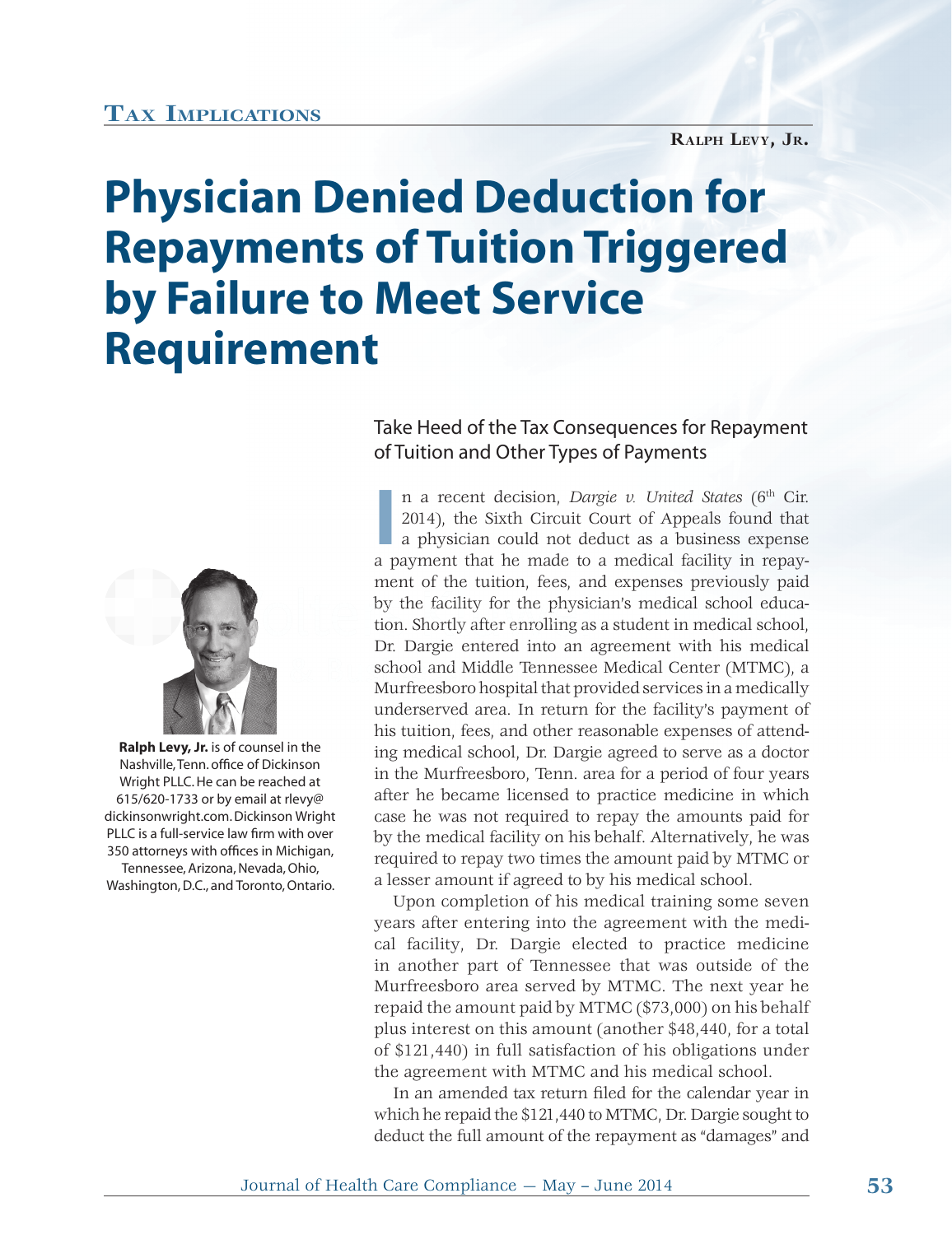sought a recalculated refund of \$30,304 plus interest. After the Internal Revenue Service (IRS) denied the refund, Dr. Dargie filed a suit for refund in a local federal district court. The district judge denied the refund sought by Dr. Dargie in the amended return and indicated that payments by an individual to meet the minimum requirements for practicing in a given profession are personal expenses and not deductible business expenses.

In denying Dr. Dargie's appeal of the district court decision, the United States Sixth Circuit Court of Appeals agreed with the IRS, upheld the district court's denial of the refund, and reasoned that the court needed to examine the nature and origin of the claim as to which the expense was incurred — in this case, the payment was made by MTMC on Dr. Dargie's behalf to provide him with the required educational requirements to practice medicine. Even if paid by Dr. Dargie only after he became a physician, the payments are still not deductible by him since the payments would not have been deductible if paid while he attended medical school.

This case illustrates yet another aspect of This c the tax consequences of the "loan and forgiveness model" that this author discussed l h h d d in an article that appeared in the September-October 2013 issue of this publication called "*Beware of the Tax Consequences of Physician Recruitment Payments*." Under the loan and forgiveness model, a newly recruited physician receives a payment from an employer, which payment need not be repaid (as if the payment were a loan) if the physician meets certain pre-negotiated service requirements for the employer. The federal district court decision discussed in last year's article (*Vancouver Clinic, Inc. v. United States*) ruled that since the obligations of the physicians who received these payments to repay them to the taxpayer, a multipractice physician group, were not properly documented as loans, the physicians should have reported the payments in income in the year in which the payments were received and the practice group should have withheld taxes against the amounts

paid to the physicians and paid employment taxes on the recruitment payments.

Most prospective employers that structure recruitment payment arrangements using the "loan and forgiveness model" treat the payments as income to the recipient-professional in the year in which the obligation to repay the "loan" is forgiven *and not* as income to the physician in the year in which the payment is made by the employer (as the court decided was proper in the *Vancouver Clinic* case). The *Dargie* case illustrates the tax consequences in the use of the loan and forgiveness model for payments made not by a prospective employer but by a medical facility that tries to incentivize medical students to practice medicine in the medically underserved area that the facility serves after they become licensed physicians.

Since no employment relationship was contemplated in the *Dargie* case, there should not have been tax consequences to Dr. Dargie upon MTMC's payment of medict- Dr. Dargie upon MTMC's payment of medi-<br>cal school tuition, fees, and other expenses on his behalf, upon his meeting the service requirements imposed by his agreement with the facility or by his repayment to MTMC of the amounts paid on his behalf if he did not satisfy the service requirements contained in the agreement with MTMC and his medical school. Neither the federal district court nor the Sixth Circuit Court of Appeals indicated otherwise (no finding of income upon payment by MTMC on behalf of Dr. Dargie, upon his meeting the service requirements, or upon his repayment to MTMC of the amounts paid on his behalf plus interest). Only by the physician's ill-fated attempt to deduct the payments made as "damages" did the tax issues posed by this variation of the loan and forgiveness model arise.

> In helping clients structure payments of the type made in the *Vancouver Clinic* and *Dargie* cases, advisors should take heed of the tax consequences to both the employer/other payor of the amounts paid and the professional who receives the benefit of these payments.